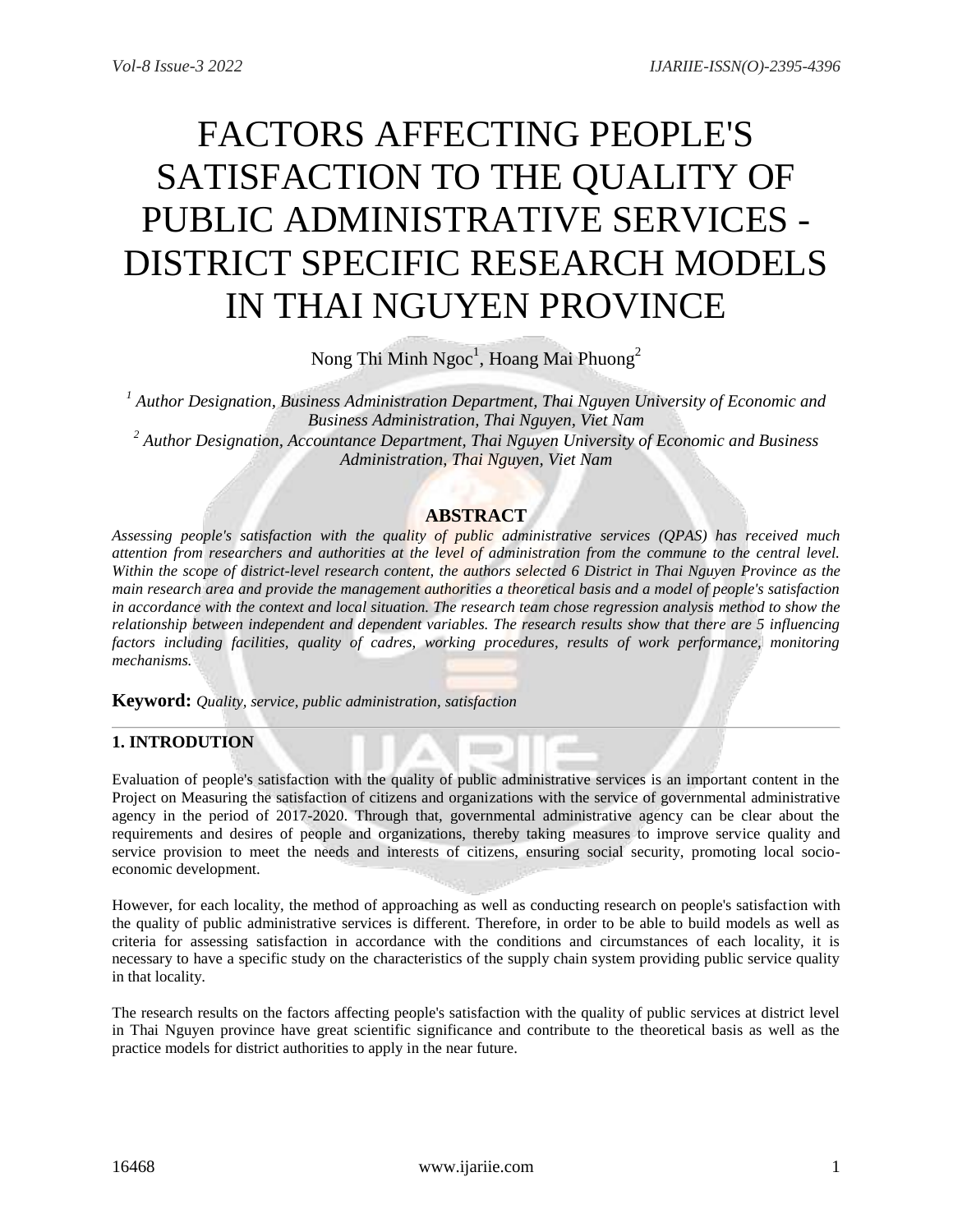# **2. THEORETICAL BASIS**

## **2.1. Public administrative service quality and service user satisfaction**

Public administrative services are services related to law enforcement activities, not for profit, provided by a competent governmental agency (or authorized organization or enterprise) to an organization, individuals in the form of documents with legal value in the fields under the management of that governmental agency.[4]

Public administrative services quality is understood as all the features and characteristics that a public service brings to meet the needs which are set by customers - citizens and businesses. Therefore, it is also possible to define the quality of public services as the gap between the expectations of customers (citizens and businesses) and their perception when experience public services. [4]

Satisfaction according to Parasuraman (1988) is the combined result of service quality, product quality, and price. In other words, service user satisfaction is the customer's perceived value. The value here is understood as "what will I get for what I spend".[5].

## **2.2. Research models can be applied to assess people's satisfaction with the quality of public administrative services.**

#### *Evaluation model Satisfaction Index of Public Administrative Services. (SIPAS)*

The public administrative service satisfaction index (SIPAS) applied to governmental administrative agencies in general; There are 3 mentioned factors including: 1) Quality of administrative procedures including; 2) The public service including; 3) The result of administrative procedure settlement including. [2]

#### *Research model of Le Dan (2011).*

There are 8 factors affecting people's satisfaction when accessing public administrative services: Accessibility to services; An easy-to-understand administrative system; Flexible and fast supply capacity; Service receptivity; Transparency; Professional competence of service staff; Staff politeness and enthusiasm; Credibility in service delivery. [1].

## **3. RESEARCH MODEL AND METHODS**

#### **3.1. Proposed research model**

Based on theory, the authors propose a research model consisting of 4 factors affecting people's satisfaction with district-level public administrative services in Thai Nguyen province, including: Infrastructure, Quality of Civil Servants, Working Procedures, Performance Results, in addition, the authors added the element of Monitoring Mechanism. To examine the role of each of these factors affecting people's satisfaction with the quality of public administrative at district level in Thai Nguyen province, the authors tested the correlation between 5 independent variables with the dependent variable is people's satisfaction with the quality of public administrative services at district level in Thai Nguyen province

## **3.2 Research method**

According to Yamane (1967-1986), the formula for calculating the sample for a population with a small scale of less than 10.000 units is:  $n = N/(1+N(e)2)$ 

To be specific:

n: The sample size needed for research

N: Population

e: the level of accuracy

Based on the overall quantity of administrative service documents received at district level in Thai Nguyen province in the last 3 years, about 4000 files each year and 350 transactions per month, authors allow the study to have the error of 5% and the confidence level of 95% (i.e.,  $e=0.05$ ). So, following formula, the survey sample size is 360 people.

| <b>Num</b> | Encode                         | Content                                             |
|------------|--------------------------------|-----------------------------------------------------|
|            | <b>WORKING PROCEDURES (WP)</b> |                                                     |
|            | ΑI                             | The content of WP is concise and easy to understand |
|            | A2                             | WP is publicly listed                               |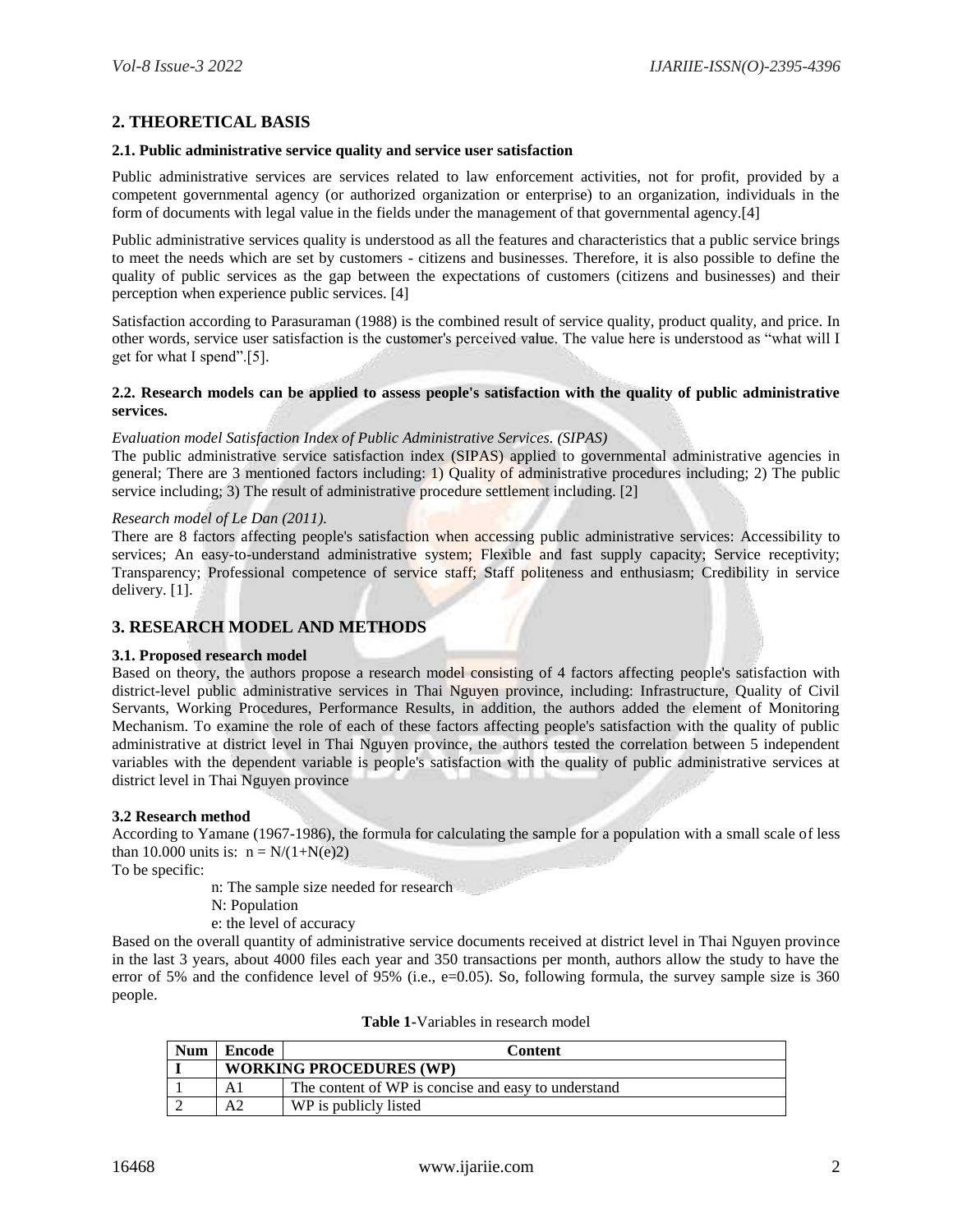| $\overline{3}$ | A <sub>3</sub>                | WP is regularly reviewed and adjusted simply and flexibly                               |  |  |
|----------------|-------------------------------|-----------------------------------------------------------------------------------------|--|--|
| $\overline{4}$ | A <sub>4</sub>                | Forms, document, and procedures are always completely and timely updated                |  |  |
| $\mathbf{I}$   |                               | <b>QUALITY OF CIVIL SERVANTS (CS)</b>                                                   |  |  |
| $\overline{5}$ | B <sub>1</sub>                | CS wear ID card, nametag seriously and go to work on time                               |  |  |
| 6              | B <sub>2</sub>                | CS do not cause trouble, bossy, or endless when dealing with work/records               |  |  |
| $\overline{7}$ | B <sub>3</sub>                | CS have a nice, enthusiastic, respectful, polite, and willing attitude to serve         |  |  |
| 8              | <b>B4</b>                     | CS have a professional, thoughtful, careful, and meticulous working style               |  |  |
| 9              | B <sub>5</sub>                | CS have a good working ability, knowledgeable about work/records                        |  |  |
| III            |                               | <b>INFRASTRUCTURE</b>                                                                   |  |  |
| 10             | C1                            | The layout of the office is placed in an easy-to-see and easy-to-understand<br>place    |  |  |
| 11             | C <sub>2</sub>                | Invest in modern equipment, apply IT and internet to serve people                       |  |  |
| 12             | C <sub>3</sub>                | Office area is airy, clean, with comfortable seats                                      |  |  |
|                |                               | There is full range of lightning equipment, machinery, and support services to          |  |  |
| 13             | C <sub>4</sub>                | serve citizen                                                                           |  |  |
| IV             | PERFORMANCE RESULTS           |                                                                                         |  |  |
| 14             | D <sub>1</sub>                | Complete the jobs as committed                                                          |  |  |
| 15             | D <sub>2</sub>                | Work results/records are notified in a timely manner by IT application                  |  |  |
| 16             | D <sub>3</sub>                | Work/documents are handled quickly and on time                                          |  |  |
| 17             | D <sub>4</sub>                | Results of completed work must be accurate without any errors                           |  |  |
| ${\bf V}$      |                               | <b>MONITORING MECHANISM</b>                                                             |  |  |
| 18             | E1                            | Use various methods to receive comments and suggestions both directly and<br>indirectly |  |  |
| 19             | E2                            | Regularly respond to suggestions and comments publicly, transparently and<br>quickly    |  |  |
| 20             | E <sub>3</sub>                | CS respond to complaints and questions satisfactorily and clearly                       |  |  |
| VII            | <b>CITIZEN'S SATISFACTION</b> |                                                                                         |  |  |
| 24             | HL1                           | Feeling happy when having administrative service                                        |  |  |
| 25             | HL2                           | Feeling comfortable when having administrative service                                  |  |  |
| 26             | HL3                           | Feeling safe when having administrative service                                         |  |  |
| 27             | HL4                           | Feeling satisfied when having administrative service                                    |  |  |
| 28             | HL5                           | Willing to have administrative service one more time                                    |  |  |
| 29             | HL <sub>6</sub>               | Would like to recommend administrative service to friends and relatives                 |  |  |

To measure the level of concepts in the study, the authors use Likert scale with 5 levels: (1) – Strongly disagree; (2) – Disagree; (3) – No comments; (4) – Agree; (5) – Strongly agree. In order to test the factors included in the research model, the authors used SPSS18 software to conduct this study.

# **4. RESEARCH'S RESULTS**

## **4.1 Test confidence level of the data**

To assess the confidence level of factors included in the model, the authors first test the confidence level of the scale.

| <b>Observable variables</b>                          | <b>Corrected item – Total Correlation</b> | Cronbach's Alpha if item deleted |  |
|------------------------------------------------------|-------------------------------------------|----------------------------------|--|
| Working Procedures: Cronbach's Alpha = $.860$        |                                           |                                  |  |
| A1                                                   | .701                                      | .824                             |  |
| A2                                                   | .738                                      | .808                             |  |
| A <sub>3</sub>                                       | .759                                      | .801                             |  |
| A4                                                   | .630                                      | .851                             |  |
| Quality of civil servants: Cronbach's Alpha = $.826$ |                                           |                                  |  |
| B1                                                   | .602                                      | .798                             |  |
| B2                                                   | .601                                      | .801                             |  |

**Table -2:** Testing results for independent variables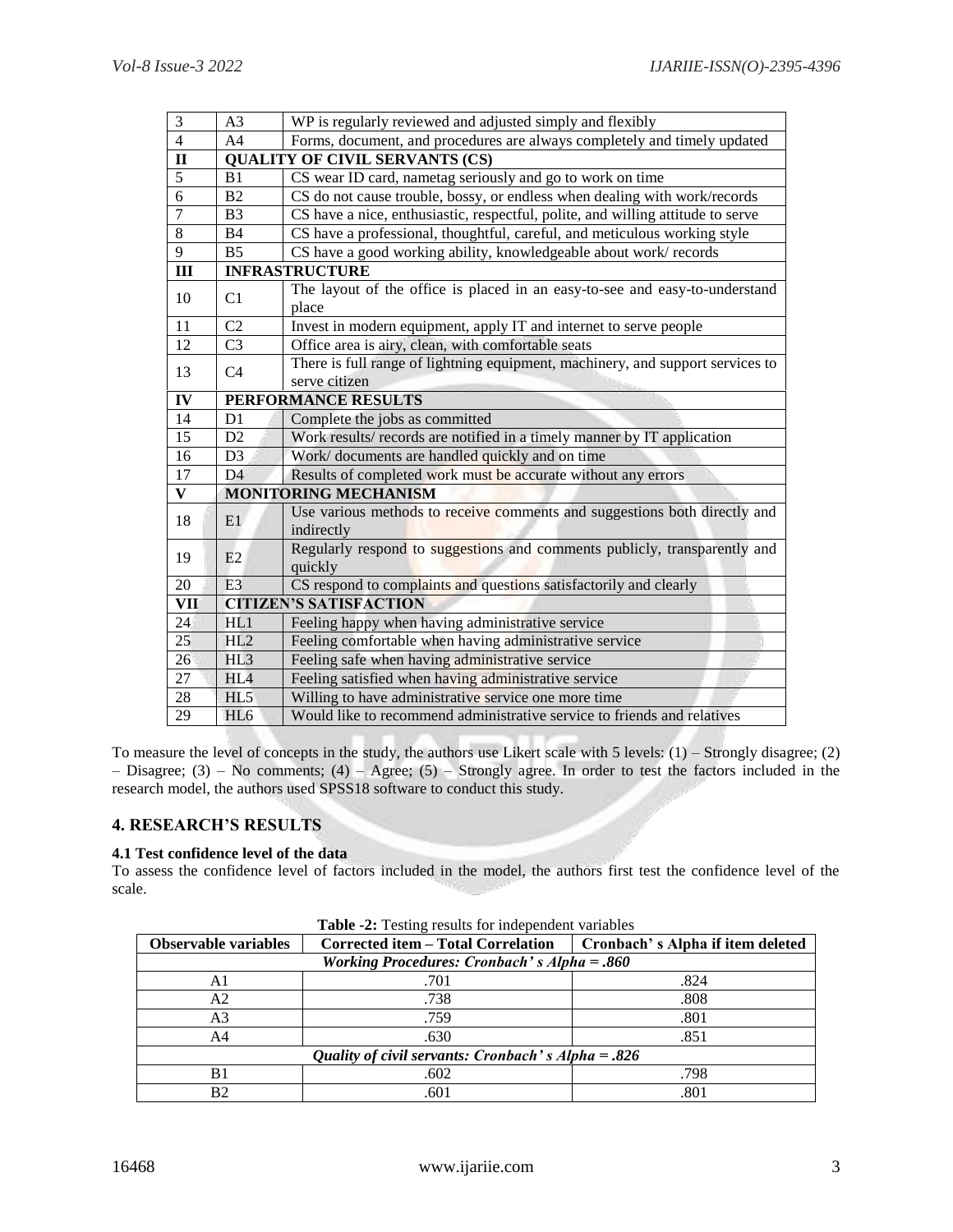| B <sub>3</sub>                                       | .699                                    | .770 |  |
|------------------------------------------------------|-----------------------------------------|------|--|
| <b>B4</b>                                            | .695                                    | .769 |  |
| B <sub>5</sub>                                       | .552                                    | .818 |  |
|                                                      | Infrastructure: Cronbach's Alpha = .849 |      |  |
| C1                                                   | .695                                    | .805 |  |
| C <sub>2</sub>                                       | .679                                    | .813 |  |
| C <sub>3</sub>                                       | .702                                    | .802 |  |
| C4                                                   | .676                                    | .814 |  |
| Performance results: Cronbach's Alpha = .870         |                                         |      |  |
| D1                                                   | .716                                    | .836 |  |
| D2                                                   | .632                                    | .869 |  |
| D <sub>3</sub>                                       | .756                                    | .820 |  |
| D <sub>4</sub>                                       | .796                                    | .805 |  |
| <b>Monitoring Mechanism: Cronbach's Alpha = .789</b> |                                         |      |  |
| E1                                                   | .624                                    | .719 |  |
| E <sub>2</sub>                                       | .691                                    | .643 |  |
| E <sub>3</sub>                                       | .578<br>$\sim$<br>$\sim$<br>$\sim$      | .766 |  |

(Source: Survey)

The results of independent variable test in Table 2 show that the corrected item total correlation coefficients are all greater than 0.3, the Cronbach's Alpha value if the type of small observable variables is lower than the Cronbach's Alpha value of each big observable variable. Therefore, the observable variables are suitable for the next research period.

**Table 3-**Testing results or dependent variables

| <b>Observable variables</b>                          | <b>Corrected item – Total Correlation</b> | Cronbach's Alpha if item deleted |  |
|------------------------------------------------------|-------------------------------------------|----------------------------------|--|
| <b>People's satisfaction Cronbach's alpha = .868</b> |                                           |                                  |  |
| HL1                                                  | .609                                      | .860                             |  |
| HL2                                                  | .668                                      | .845                             |  |
| HL3                                                  | .758                                      | .829                             |  |
| HL4                                                  | .681                                      | .842                             |  |
| HL5                                                  | .747                                      | .830                             |  |
| HL <sub>6</sub>                                      | .638                                      | .851                             |  |
|                                                      | (Source: Survey)                          |                                  |  |

The test result of the dependent variables in Table 3 show that the confidence level of the scale is 0.868; the corrected item total correlation coefficients are all greater than 0.3, the Cronbach's Alpha value if all variables deleted are less than 0.868. Therefore, the observable variables are suitable for the research period.

# **4.2. Factors analysis**

Working procedure scale: Eigen value = 2.824 converges on 1 common factor; The factor loading coefficients of A3, A2, A1, A4 respectively are: 0.875, 0.861, 0.837, 0.785 > 0.5 are considered significant; KMO value of 0.811 > 0.5 shows that factor analysis is appropriate; Bartlett's test is statistically significant because  $Sig = 0.0000 < 0.05$  so the observed variables are correlated with each other in the population; The explanatory level of the observed variables is high, reaching a value of 70.6%.

Quality of Civil Servant scale: Eigen value  $= 2.291$  converges on 1 common factor; The factor loading coefficients of B4, B5, B1, B2, B3 respectively are: 0.774, 0.739, 0.698, 0.607, 0.540 > 0.5 are considered significant; KMO value of  $0.736 > 0.5$  shows that factor analysis is appropriate; Bartlett's test is statistically significant because Sig. =  $0.0000 < 0.05$  so the observed variables are correlated with each other in the population; The explanatory level of the observed variables is high, reaching a value of 65,8%.

Infrastructure scale: Eigen value =  $2.756$  converges on 1 common factor; The factor loading coefficients of C3, C1, C2, C4 respectively are: 0.840, 0.835, 0.823, 0.821 > 0.5 are considered significant; KMO value of  $0.824 > 0.5$ shows that factor analysis is appropriate; Bartlett's test is statistically significant because  $Sig = 0.0000 < 0.05$  so the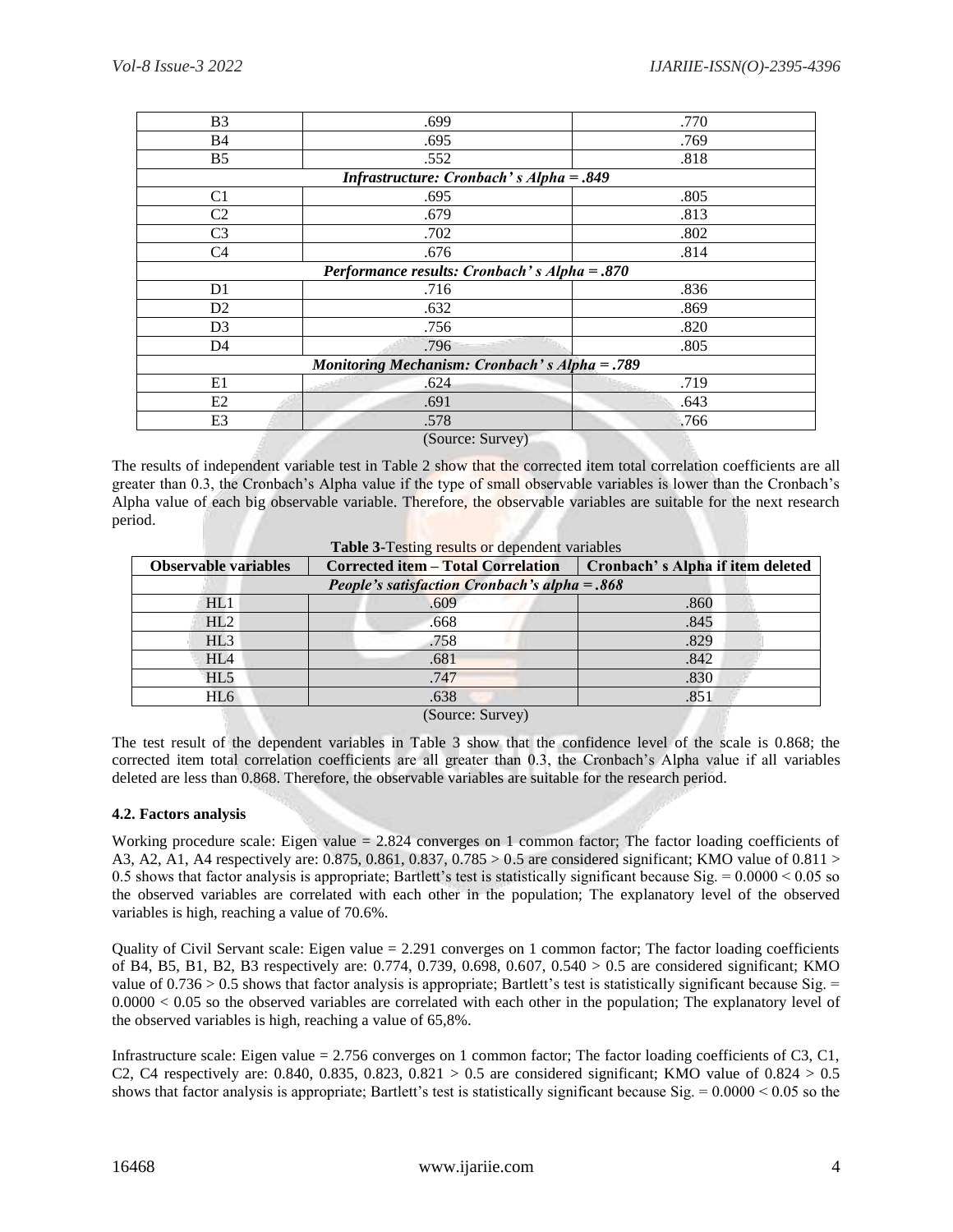observed variables are correlated with each other in the population; The explanatory level of the observed variables is high, reaching a value of 68,9%.

Performance Results scale: Eigen value = 2.894 converges on 1 common factor; The factor loading coefficients of D4, D3, D1, D2 respectively are: 0.898, 0.874, 0.845, 0.780 > 0.5 are considered significant; KMO value of 0.819 > 0.5 shows that factor analysis is appropriate; Bartlett's test is statistically significant because  $Sig = 0.0000 < 0.05$  so the observed variables are correlated with each other in the population; The explanatory level of the observed variables is high, reaching a value of 72,3%.

Monitoring Mechanism scale: Eigen value = 1.956 converges on 1 common factor; The factor loading coefficients of E3, E1, E2 respectively are: 0.859, 0.805,  $0.755 > 0.5$  are considered significant; KMO value of  $0.654 > 0.5$ shows that factor analysis is appropriate; Bartlett's test is statistically significant because  $Sig = 0.0000 < 0.05$  so the observed variables are correlated with each other in the population; The explanatory level of the observed variables is high, reaching a value of 65,2%.

These results of the factors analysis showed that the independent variables were all significant and were used for the subsequent analysis.

## **4.3. Regression Analysis**

In order to evaluate the influence of concerned factors to the satisfaction of the inhabitants to the public administrative services in Thai Nguyen Province, the research group decided to carry out regression analysis based on below linear model:

## $H L = \beta_0 + \beta_1 A + \beta_2 B + \beta_3 C + \beta_4 D + \beta_5 E$

To be specific: HL stands for Dependent Variable

A, B, C, D, E: Independent Variables

 $\beta_i$ : Regression Parameters (i=0,1,2,3,4,5)

| <b>Independent Variables</b> | Correlation Coefficient $\beta$ | <b>Sig</b> | VIF   |
|------------------------------|---------------------------------|------------|-------|
| Constant                     | .785                            | .005       |       |
| A                            | .262                            | .002       | 2.025 |
| B                            | .213                            | .008       | 1.785 |
|                              | .322                            | .004       | 2.558 |
|                              | .294                            | .003       | 2.469 |
| E                            | .345                            | .007       | 3.189 |
| R value                      | .886                            |            |       |
| Durbin-Watson                | 2.053                           |            |       |
| <b>ANOVA</b>                 | $F = 76.859$ ; sig. = 0.000     |            |       |
|                              | (Source: Survey)                |            |       |

| Table – 4: Result of multivariate regression |  |
|----------------------------------------------|--|
|                                              |  |

This result in:  $R^2 = 0.886$ ;  $R^2$  value shows that independent variables in given model are able to give explanation to 88,6% of the changes of dependent variable.

In order to verify the autocorrelation of population regression model, Durbin-Watson statistics in the regression analysis table is taken into consideration. Since the overall number of observations is 360 samples, the number of independent variables is 6, the significance level is 0.05, so the values  $dL=1,613$  and  $du=1,735$ , therefore, Durbin-Watson value 2.053 will stay at the average of  $\{du=1.735,4-du=2.265\}$ . This leads to the conclusion that the regression model does not violate autocorrelation.

To test the suitability of the overall regression model, we consider to the F value from the ANOVA analysis table. It can be seen that the F value =  $76,859$  and the sig value = 0.000, initially shows that the multiple linear regression model matches the data set and is available to use.

To test the multicollinearity phenomenon, we consider the VIF value in the regression results table, it can be concluded that the variance inflation factor (VIF) of each independent variable has a value less than 10, proving that